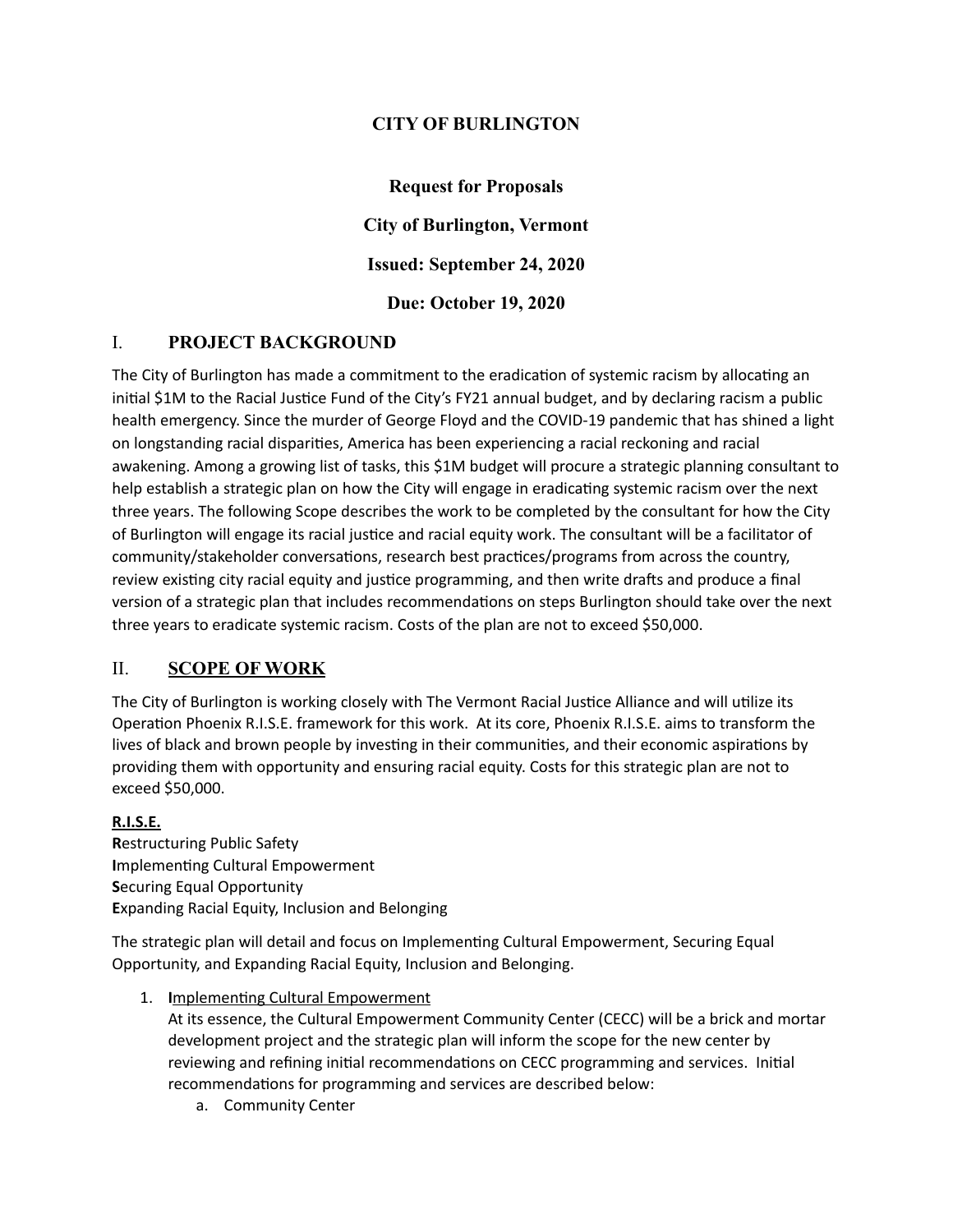- b. Youth Activities Center
- c. Education/Training and Arts Centers of Excellence
- d. Economic Development Community Partnership, which provides:
	- Adult Basic Education
	- Basic Computer Skills
	- People Development
	- **EXEM Development**
	- **BIPOC Wellness Center**
	- **Entrepreneurial Cultivation Programs**
	- **EXECUTE:** Technical Assistance Grant Fund

The plan will include the research of effective BIPOC cultural empowerment and economic development programs and initiatives nationwide and the conduct of a robust BIPOC community and business, city, Racial Justice Alliance and partner agency engagement. (i.e. the Boys and Girls Club) for further input. The final report will provide an analysis that will inform the CECC feasibility study and ultimately the programs and services delivered at the CECC.

2. **S**ecuring Equal Opportunity

Equal opportunity is a state of fairness in which job applicants and prospective city vendors are treated similarly, unhampered by artificial barriers or prejudices or preferences, and most specifically for the purposes of this strategic planning report, racism. This portion of the strategic plan report will ensure that the City is engaged with the evaluation, planning, and execution of programs and practices that aim to provide equal opportunity to BIPOC.

- a. The strategic plan will include a proposed methodology for the review and evaluation of all city, state and federal funding allocated to the Office of Community Office of Economic Development and other departments, the identification of resources intended to be allocated to assist and empower BIPOC and reallocation of those resources to comport to the supporting the Equal Opportunity function of Operation Phoenix R.I.S.E.
- b. The strategic plan will include a proposed methodology and timeline for the designing and managing programs that increase opportunities for BIPOC. This methodology will encompass redesigning existing programs and launching new programs surrounding the City's procurement process that ensure opportunities for Minority Owned Businesses. The approach will include an analysis that will examine similar positions in peer cities and consideration of whether the goals of a strengthened EO program could be accomplished through existing staff.
- c. The strategic plan shall provide for an examination of the proposal for capital access, a business-to-business mentorship and technical assistance programming around Black economic empowerment and recommendations as appropriate. The plan will include the formation of a Minority Owned Business City Procurement Program.
- d. The plan will include the formation of a targeted Economic Empowerment Program, that includes (but is not limited to):
	- Capital Access Program (grants and loans)
	- Business-to-Business Incentive Mentorship Program
	- Technical Assistance Program for disempowered communities and businesses
- e. The plan will include a strategy to enable individual and household economic empowerment through the strengthening of existing programs or creation of new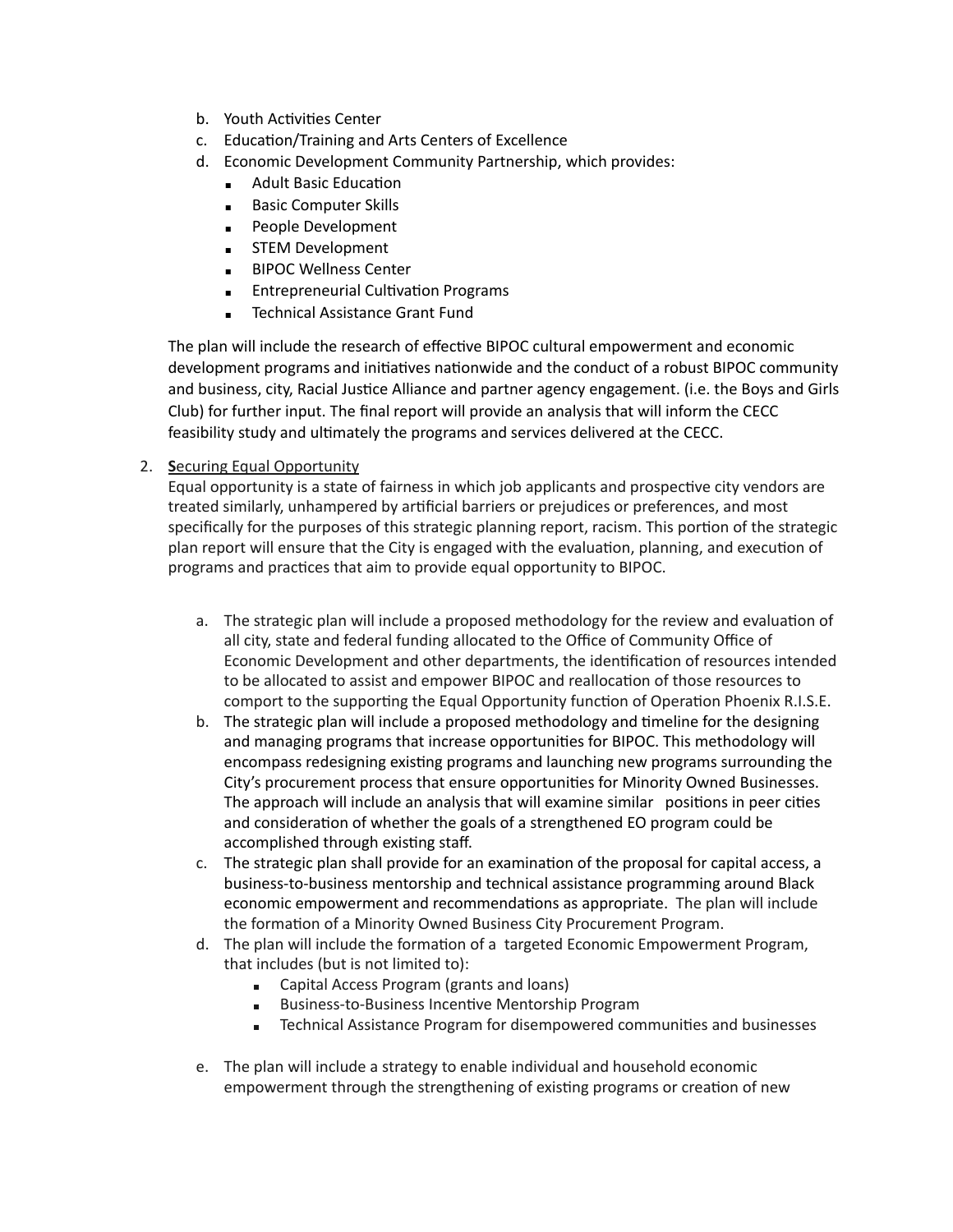initiatives that build BIPOC household wealth, including high quality early learning, homeownership programs, and job training, mentorship and higher-education initiatives.

f. The plan will recognize that eradication of systemic racism will take a major investment and include recommendations for funding these investments at substantial levels over the short, medium and long-term.

#### 3. **E**xpanding Racial Equity, Inclusion and Belonging

Currently, the Racial Equity, Inclusion and Belonging (REIB) department has one employee; the Director. There are plans underway to hire two additional employees who will report to the Director. The strategic plan will focus on these objectives to help inform the work of the REIB department.

- a. How and when to provide a citywide baseline equity assessment with a systemic framing; capacity must include data and policy analysis
- b. How the REIB and I&T departments will work in conjunction to achieve data needs.
- c. How to effectively develop and manage an ongoing training schedule to include onboarding with the first round of training for all employees completed by the end of April 2021.
- d. Create a plan/Guide for continuing community outreach on topics of racial equity
- e. Create a plan to ensure the implementation of the backend infrastructure required to support the requisite data collection, aggregation and correlation and training that will be required to support the data-driven outcomes such as an HRIS and Learning Management System, and upgraded data analysis system.

#### **Deliverables:**

Strategic Plan Report - Detailed as described Project Plan - Timelines, including dependencies and major milestones

#### III. **RESPONSE FORMAT**

Proposals must be received before the Response Date and include the following:

- Background information of the company making the proposal, focusing on past experience with writing successful racial equity/justice strategic plans.
- Background information of the key personnel working on the project, focusing on past experience with writing successful racial equity/justice strategic plans.
- Proposed contract services and a breakdown of individual(s) that will be responsible for each aspect of the project.
- Detailed timeline for meeting expected deadline based on previous racial equity/justice strategic plans.
- Demonstrated an understanding of how the City of Burlington can lead other municipalities in this effort.
- Cost for providing consulting services.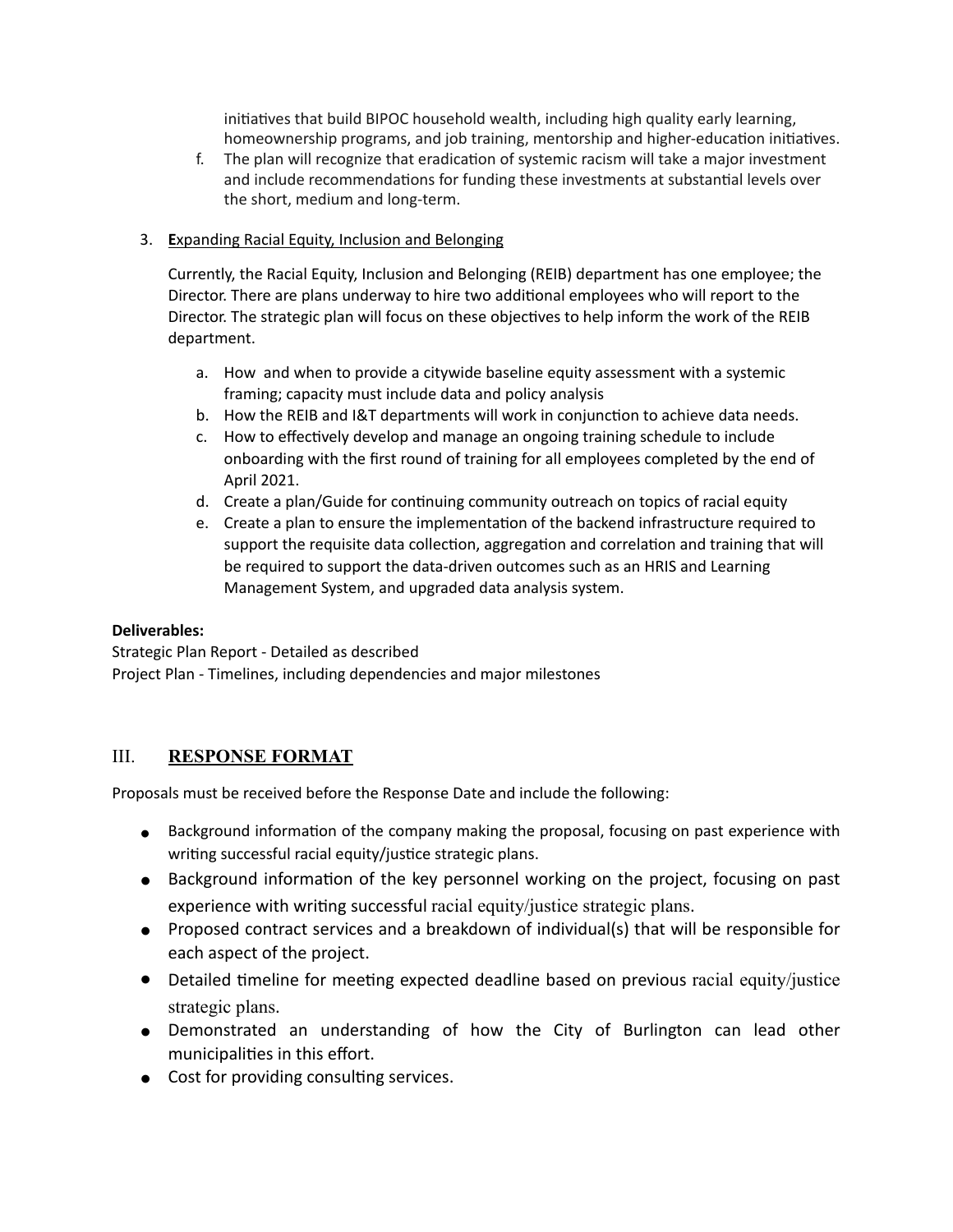## IV. **[CONTRACTOR/CONSULTANT] SELECTION**

While cost is a consideration in the RFP evaluation process, the City is not required to select the lowest cost proposal. A history of successful racial equity/justice strategic plans will be the main factor when evaluating and selecting the winning proposal. Submittals should sufficiently demonstrate how the consultant is uniquely qualified for such an undertaking and will be reviewed and evaluated by the Director of Racial Equity, Inclusion and Belonging, the Mayor's Office, and the Vermont Racial Justice Alliance.

This RFP does not commit the City to pay any costs incurred by any proposer in the submission of a proposal. The proposer is responsible for all cost associated with the response to this RFP. The City reserves the right to reject any and all proposals at any time with no penalty, to negotiate with any qualified source, to waive any formality or to cancel the RFP in part or in its entirety if it is in the best interest of the City of Burlington. This solicitation of proposals in no way obligates the City of Burlington to award a contract.

All complete proposals from qualified Contractors will be evaluated on the following criteria:

- **1. Ability to Meet Budget………………………………………..(15 pts)**
- **2. Demonstrated Project Understanding……………………….(20 pts)**
- **3. Experience & Qualifications…………………………………(25 pts)**
	- a. Areas of expertise may include:
		- i. Racial Justice Advocate/Consultant
		- ii. Knowledge of Civil Rights Legislation of 1871, 1875, 1957, 1964, and 1968.
		- iii. Working knowledge of Kerner Commission Report and its implications for Burlington
		- iv. Deep understanding of systemic racism
- **4. Ability to Meet Proposed Schedule……………………………(10 pts)**
	- a. Targeted contract award date of October 26, 2020
	- b. First draft of report targeted for Wednesday, November 16, 2020
	- c. Second draft of report targeted for Wednesday, January 6, 2021
	- d. Project completion targeted for Wednesday, March 24, 2021
- **5. Depth of Skills…………………………………………………(10 pts)**
- **6. Demonstration of Innovative Approach……………………..(10 pts)**
- **7. Quality, Clarity & Completeness of Proposal………....…….(10 pts)**

#### V. **SUBMISSIONS**

Proposals and questions shall be submitted via e-mail to:

Tyeastia Green, **Director**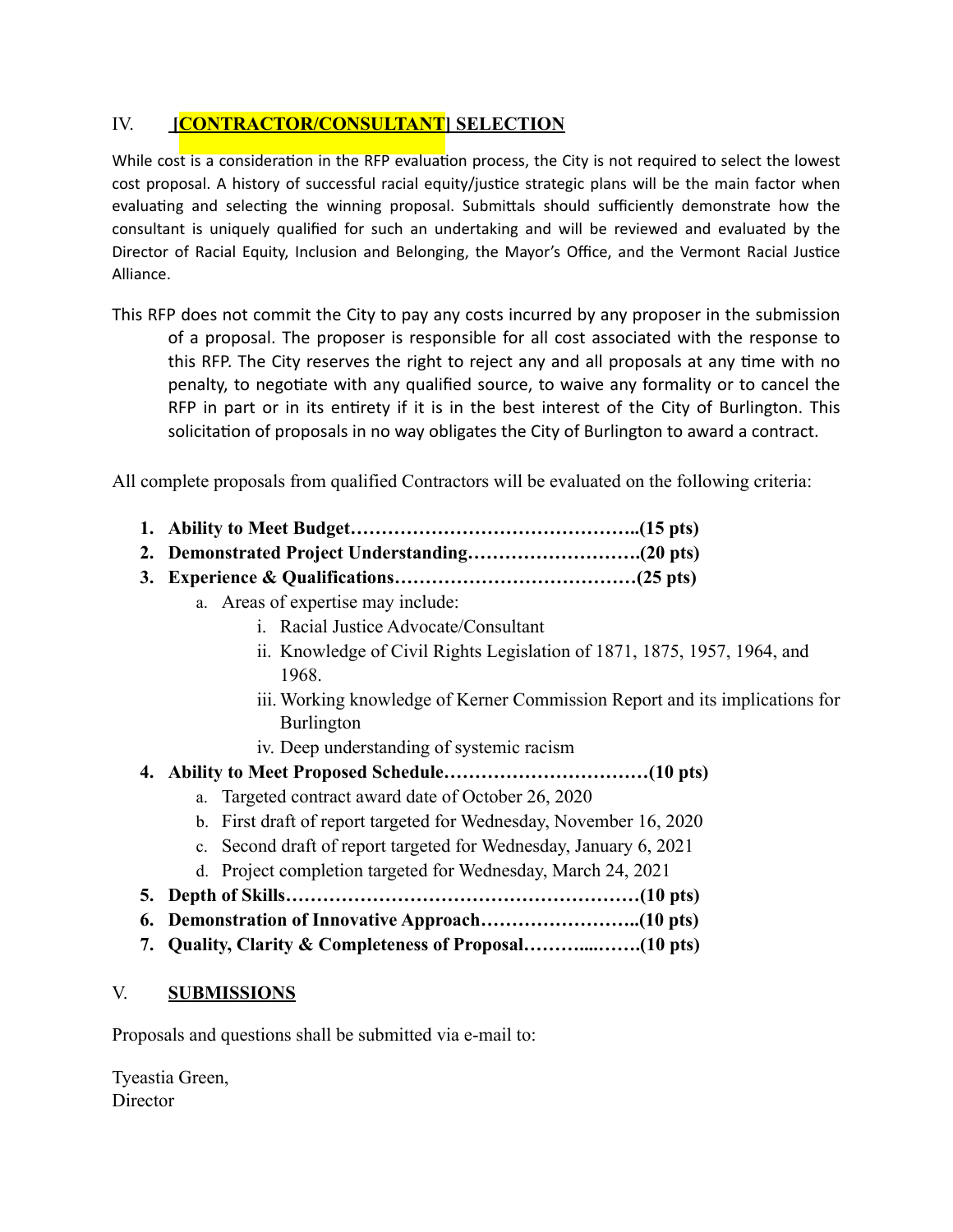Racial Equity, Inclusion and Belonging [tgreen@burlingtonvt.gov](mailto:tgreen@burlingtonvt.gov)

Additional submission requirements are as follows:

- Responses to this RFP must be received per the schedule outlined on Page 1 to be considered.
- Applicants are solely responsible for ensuring that proposals arrive on time.
- Each applicant MUST provide their submittal electronically as a PDF.
- Please ensure that the document is easily printable in an 8.5x11 or 11x17 format.
- Applicants will receive a confirmation email once their proposal is received.
- Faxed proposals WILL NOT be accepted.
- Late replies WILL NOT be considered.

## VI. **EXHIBITS**

- a. Exhibit A: Contractor Proposal
- b. Exhibit B: Draft Contract
- c. Exhibit C: Burlington Standard Contract Conditions
- d. Exhibit D: Burlington Livable Wage Ordinance Certification
- e. Exhibit E: Burlington Outsourcing Ordinance Certification
- f. Exhibit F: Burlington Union Deterrence Ordinance Certification

# VII. **CONTRACTING**

The **[Contractor/Consultant]**, prior to being awarded a contract, shall apply for registration with the Vermont Secretary of State's Office to do business in the State of Vermont, if not already so registered. The registration form may be obtained from the Vermont Secretary of State, 128 State Street, Montpelier, VT 05633-1101, PH: 802-828-2363, Toll-free: 800-439-8683; Vermont Relay Service – 711; web site: [https://www.sec.state.vt.us/.](https://www.sec.state.vt.us/) The contract will not be executed until the Consultant is registered with the Secretary of State's Office. The successful Consultant will be expected to execute sub-agreements for each sub-consultant named in the proposal upon award of this contract.

Prior to beginning any work, the Consultant shall obtain Insurance Coverage in accordance with the Burlington **[Contract/Consultant]** Conditions (Attachment A in this RFP). The certificate of insurance coverage shall be documented on forms acceptable to the City.

If the award of the contract aggrieves any firms, they must appeal in writing to the City. The appeal must be postmarked within seven (7) calendar days following the date of written notice to award the contract.

# VIII. **AGREEMENT REQUIREMENTS**

The selected consultant will be required to execute a contract with the City on the terms and conditions required by the City, including but not limited those in the Burlington **[Contract**/ Consultant] Conditions (Attachment C) and the attached Draft Agreement.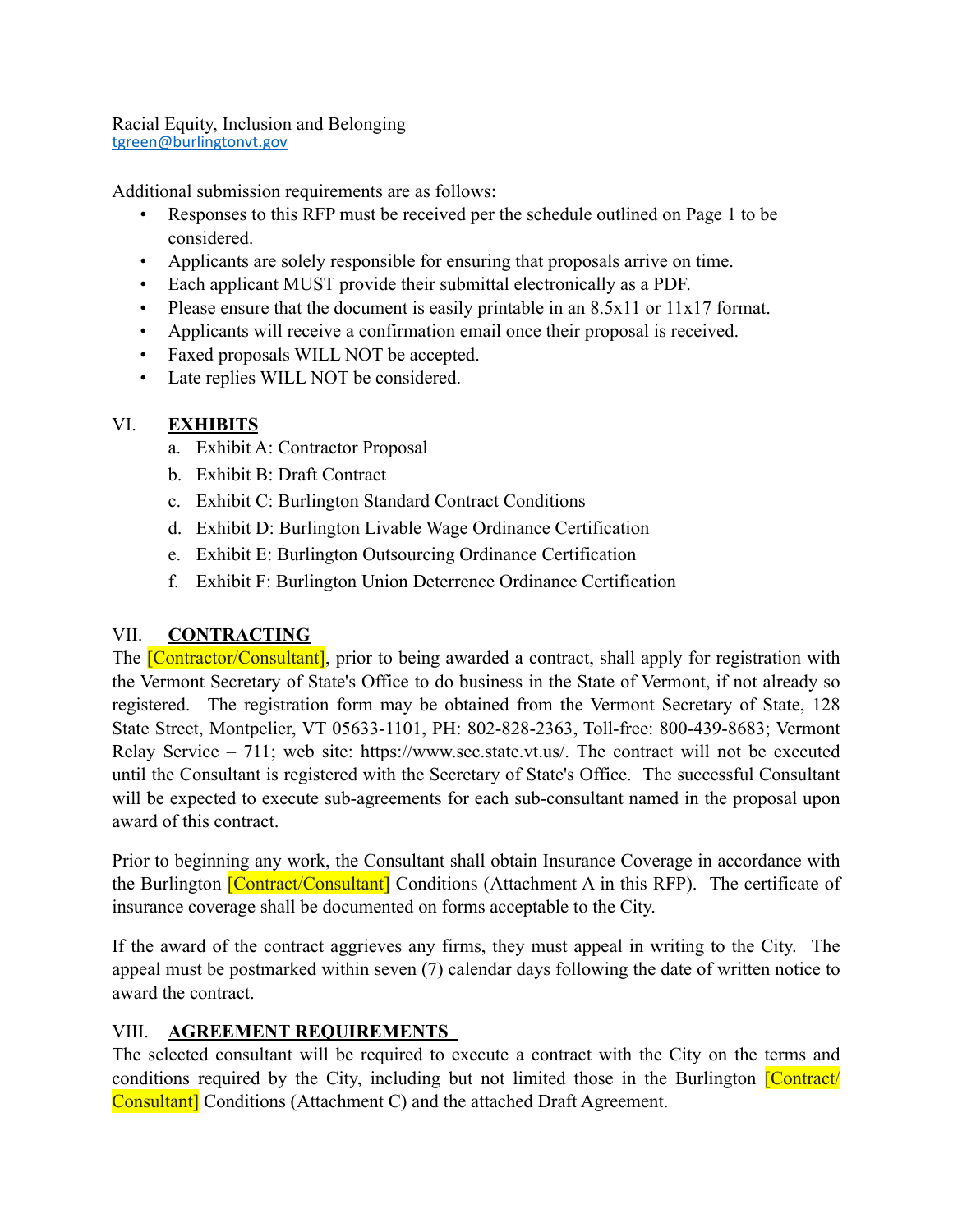## IX. **LIMITATIONS OF LIABILITY**

The City assumes no responsibility or liability for costs incurred by parties responding to this Request for Proposals, or responding to any further requests for interviews, additional data, etc., prior to the issuance of the contract.

# X. **COSTS ASSOCIATED WITH PROPOSAL**

Any costs incurred by any person or entity in preparing, submitting, or presenting a proposal are the sole responsibility of that person or entity. The City will not reimburse any person or entity for any costs incurred.

## XI. **INDEMNIFICATION**

Any party responding to this Request for Proposals is acting in an independent capacity and not as an officer or employee of the City. Any party responding to this Request for Proposals will be required to indemnify, defend, and hold harmless the City, its officers, and employees from all liability and any claims, suits, expenses, losses, judgments, and damages arising as a result of the responding party's acts and/or omissions in or related to the submission of the response.

# XII. **REJECTION OF PROPOSALS**

The City reserves the right to reject any or all proposals, to negotiate with one or more parties, or to award the contract to the proposal the City deems will meet its best interests, even if that proposal is not the lowest bid. The City reserves the right to re-advertise for additional proposals and to extend the deadline for submission of the proposals. This Request for Proposals in no way obligates the City to award a contract.

## XIII. **OWNERSHIP OF DOCUMENTS**

Any materials submitted to the City in response to this Request for Proposals shall become the property of the City unless another arrangement is made by written agreement between the City and the responding party. The responding party may retain copies of the original documents.

## XIV. **PUBLIC RECORDS**

Any and all records submitted to the City, whether electronic, paper, or otherwise recorded, are subject to the Vermont Public Records Act. The determination of how those records must be handled is solely within the purview of City. All records the responding party considers to be trade secrets, as that term is defined by subsection 317(c)(9) of the Vermont Public Records Act, or that the responding party otherwise seeks to have the City consider as exempt must be identified clearly and specifically at the time of submission. It is not sufficient to merely state generally that a proposal is proprietary, contains a trade secret, or is otherwise exempt. Particular records, pages, and sections which are believed to be exempt must be specifically identified as such and must be separated from other records with a convincing explanation and rationale sufficient to justify each exemption from release consistent with Section 317 of Title 1 of the